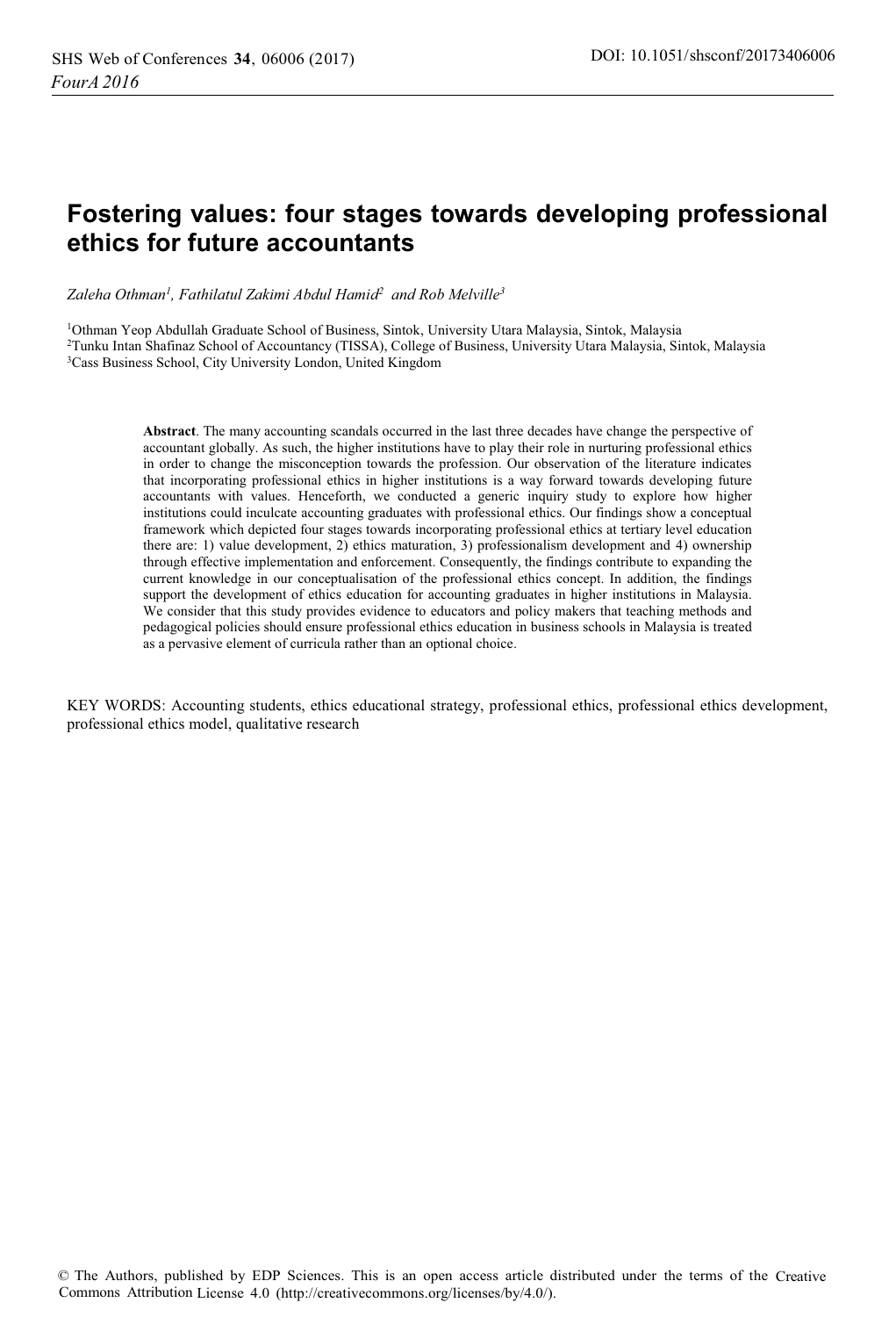# **1. Introduction**

In recent years, the accounting profession has experienced a damaging threat to perceptions of its conscientiousness in dealing with ethical issues. This threat has developed as a result of both collective and individual characteristics of accountants. Collectively, there is a view that accountants lack professional ethics [1]. At an individual level, the role of accountants and their firms in the global accounting fraud of the last two decades and their failure to recognise and report the management weaknesses suggest significant shortcomings in the professional ethics of the accounting profession. Some asserts that the many accounting fraud showed an ethical lapses among accountants [2].

Several scholars have identified dysfunctional or ineffective ethics education as one of the causes of a perceived decline in ethical behaviour [3]. Other scholars have called for higher education institutions to revisit the position of ethics education and the development of graduates' knowledge of and competency in ethics [4].

Given the magnitude of the perception of the poor professional ethics standards among the accounting profession, we propose that professional ethics need to be more effectively inculcated and that this can be undertaken through formal education at higher institution. Henceforth, we attempt a study that suggests strategy for the development of professional ethics. Our direct experience of teaching in accounting and our familiarity with various accounting curricula also underpin our view that there is a need to change the philosophy of education in ethics for accounting graduates. Similar voice of concerns has been pointed by Dellaportas [5], who claimed that giving attention to ethics awareness and sensitivity is not enough for today's accounting graduates. He found that focusing on how ethics should be taught is not enough: what matters is whether students are able to make moral judgments after they have attended discrete and dedicated ethics courses. Thus, the intention of this paper is to provide support for educators in higher education institutions in Malaysia particularly to enable accounting programmes to embrace the nurturing approach for professional ethics in order to develop graduates with a more effective ability to address ethical issues and uphold ethical values. Hence, we construct a research question, that is: how to foster professional ethics among accounting students in Malaysian higher institution. Using the generic inquiry method we explore the phenomenon with the aimed of providing conceptual framework for fostering professional ethics for future accountants prior to joining the work force. Based on our endeavour of seeking knowledge related to the research inquiry, our findings show a conceptual framework which depicted four stages towards incorporating professional ethics at tertiary level education they are: 1) value development, 2) ethics maturation, 3) professionalism development and 4) ownership through effective implementation and enforcement.

#### **2. Literature review**

Scholars have claimed that violation of ethical norms in business in general and among accountants specifically has motivated higher institutions to improve their ethics teaching methods [4,5].

Some scholars suggest that teaching ethics is an effective mechanism for developing ethical principles in accounting students and O'Leary and Mohamad [6] argue that teaching ethics plays an important part in achieving the goal of having ethical practitioners. Their study of a group of final year accounting students focused on the impact of ethics instruction on future accountants and which instructional methods – lectures, tutorials or group assignments – were effective in developing ethical practitioners. They found that teaching ethics has an impact on student ethical decision making. Others, such as Klimex and Wenell provide evidence concerning the mode of teaching ethics. Their study assessed the ethical reasoning ability of 60 senior undergraduate accounting students in a higher education institution in the United State [7]. They found that the group that followed the stand-alone ethics course showed higher ethical reasoning ability than the group that followed the integrated ethics course. This suggests that in accounting education stand-alone ethics courses might be a more effective teaching mode than an integrated ethics approach. Similar findings were noted in other study. Others also found that exposure to ethics is necessary for accounting graduates prior to their becoming accountants [8].

Slocum et al. conducted a study of integrated micro-insertion for the teaching of business ethics and explored the researchers' experiences in teaching ethics in an undergraduate business class [9]. They developed a conceptual model of the micro-insertion method, which they believed led to greater efficiency in teaching efforts aimed at inculcating moral reasoning. Jun Gu and Neesham also found similar outcome which support the assertion that exposing students to identify-based and rule-based teaching improved student ethical decision making [10].

In the Malaysian context, studies have predominantly been conducted in relation to the perception of ethics in general, showing different levels of perceptions of ethics. One such example is Rashid and Alsagoff's study of perceptions of ethics among managers in Malaysia. Their most significant finding was that Malaysian managers had high ethical values at the time, although there were differences in the level depending on the manager's position, the type and size of the business and the job specification [11].

The closest links in studies between ethics and the accounting profession in a Malaysian environment can be found in the research of Yunanda and Abdul Majid [12] and O'Leary and Mohamad [6]. The former focused on religion as an element of ethics in the accounting profession and the latter examined the influence of ethics teaching in accounting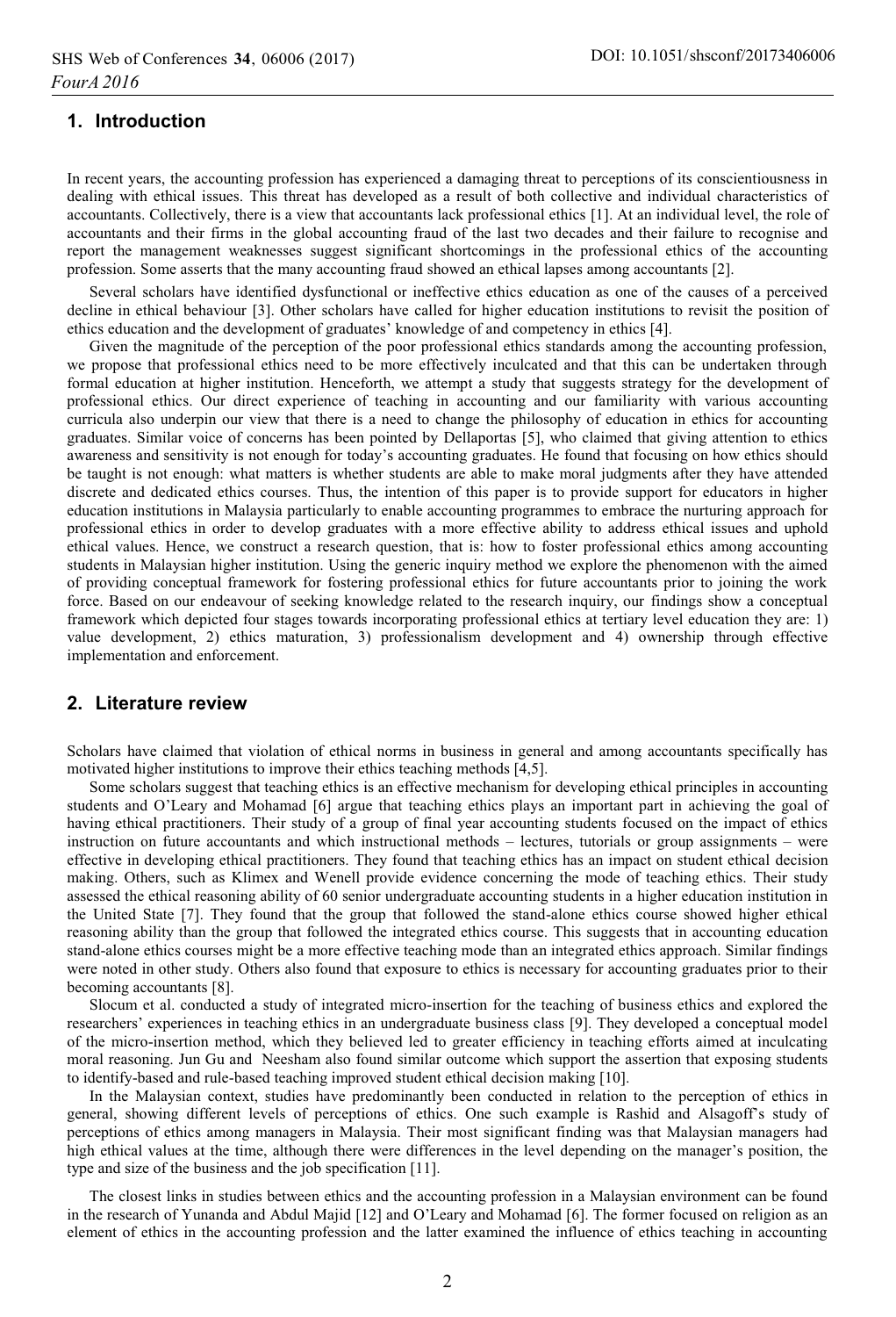courses. In their investigation, Yunanda and Abdul Majid emphasized the importance of religion as an element that guides ethical reasoning [12]. Interestingly, they argued that a code of ethics in itself is not enough to provide a framework for ethical and moral reasoning for accountants. According to Yunanda and Abdul Majid, religion promotes ethics in business through guidance towards principles of personal and professional ethics. The principles of personal ethics were identified as having the characteristics of concern for the well-being of others, respect for the autonomy of others, trustworthiness and honesty, willingness to comply with the law, justice and fairness, refusing to take any unfair advantage, benevolence and preventing harm [12]. For professional ethics the characteristics were identified as objectivity, impartiality, full disclosure, openness, confidentiality, due diligence, fidelity to professional responsibilities and the avoidance of potential or apparent conflict of interest. Yekta et al. also found similar results in that codes of ethics do not have a significant impact on reporting wrongdoing in organizations [13]. They suggest that codes of ethics can work effectively and will prove positive in the reporting of wrongdoing if an organization invests time and effort in building good employee relationships. Although there is great concern on developing professional ethics, there has as yet been little academic focus on professional ethics, particularly in Malaysia. It is thus timely to explore this issue in order to provide a better understanding of professional ethics for the accounting profession.

### **3. Methodology**

Considering the nature of the research questions, we examine the phenomenon using qualitative research approach. Specifically, we employed the Generic Inquiry Method (GIM). GIM is an approach that does not confined to any philosophic assumption as other qualitative method such as phenomenology, grounded theory and ethnography [14]. Generic qualitative approach merely seek to understand how people interpret, construct or make meaning from their world and their experience [15] which fit into our aim of study, seeking information from the people based on their experiences in academic and practiced on how to foster professional ethics to our future accountants at higher institution prior to joining the work force.

The sample of respondents was selected based on the purposive sampling method. Purposive sampling, as explained by Ritchie et al. [16], allows the researcher to choose respondents based on particular features or characteristics which enable detailed exploration of the research topic. Hence, based on the suggestion we interviewed seven respondents, they were: three academics, one practitioner, two members of professional accounting bodies and one team member from the My3S program.

The interviews conducted sought information on the participants' views of the process of nurturing professional ethics. Following completion of the interviews, the recorded data were transcribed verbatim. These were then analysed using Spencer et al.'s method of analysis, incorporating the three processes of explanatory accounts, data description and data management [17]. Based on our analysis, we developed a model that represents the process of nurturing professional ethics, which is presented and discussed in the results section of this paper (see Figure 1).

#### **4. Results**

Based on our interpretation of the data, we developed a model mapping the voices of the respondents to the process of nurturing professional ethics. This model comprises four stages, there are: value development, ethics maturation, professionalism development and ownership. These four elements need to be implemented and enforced in order to foster professional ethics. Figure 1 shows how these four elements form the environment in which professional ethics develop.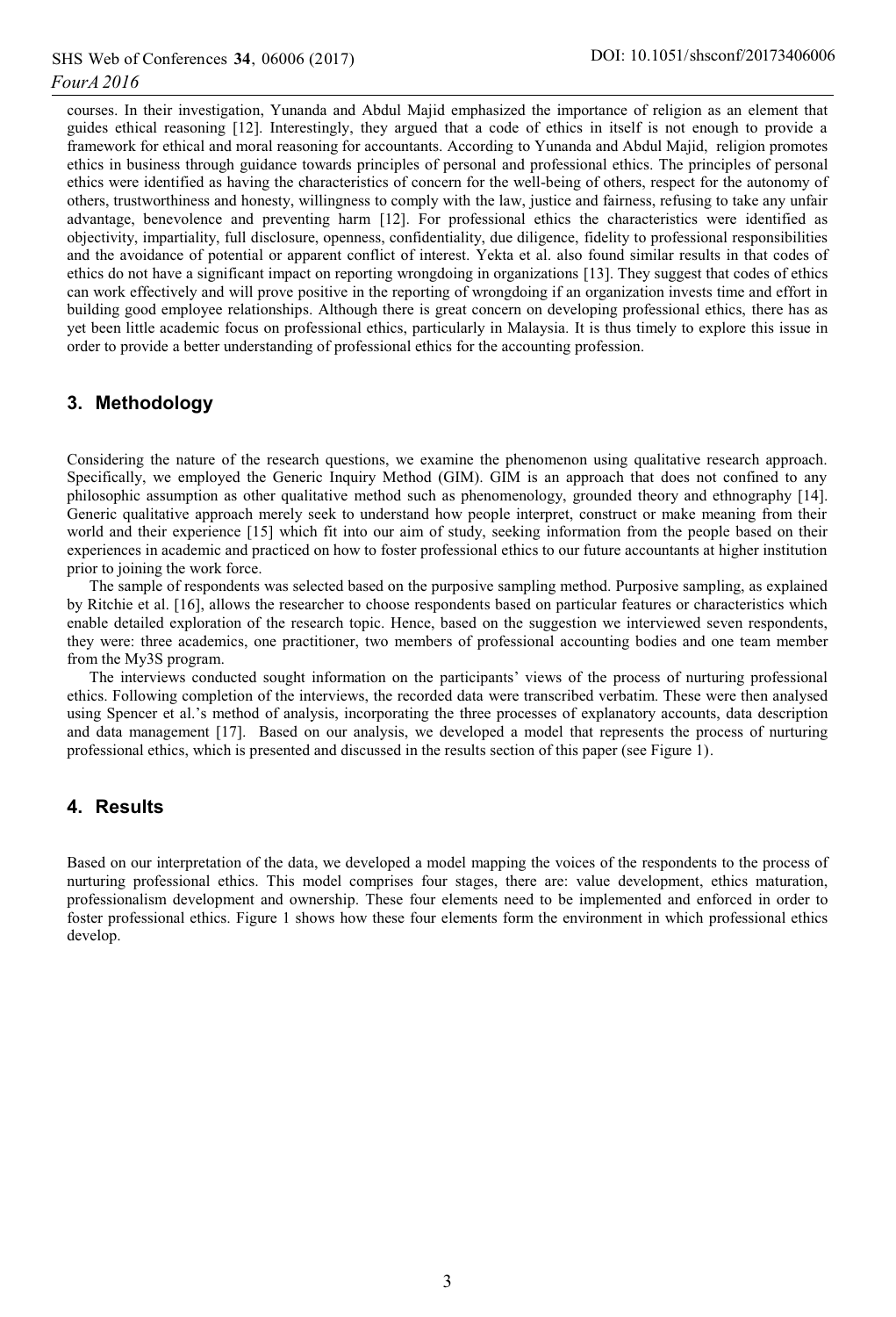

#### **Fig.1.** Stages of professional ethics development

The goal of our study was to gain understanding of the process of nurturing professional ethics among undergraduate accounting students. In so doing, we generates a conceptual model as shown in Figure 1, of nurturing professional ethics at tertiary level. Our study aimed to demonstrate that fostering professional ethics is a new strategy with potential in the education of accounting students. We assert that value development, ethics maturation, professional development and ownership are the four key strategic elements of fostering professional ethics and that these have the potential to support the development of future accountants who will uphold ethical values.

Our study has found that the ethical canons and standards of professional codes of conduct provide fundamental roadmaps for the individual, although the principles of the individual are equally significant. Individual principles are groomed and nurtured by significant figures and forces in the individual's background. Here, there is a notable linkage with value development during childhood. The data indicated that the respondents perceived that values within the context of home, school and referent others (peers and role models) influenced the fostering and acceptance of ethical principles.

The ethics maturation process is a process of inculcating an ethical culture with the objective of nurturing ethical reasoning. A fundamental part of the ethics maturation process, as represented in our data, is learning from peers and others prior to starting work in the profession. This is a notion closely allied to what Merton and Rossi [17,18] term 'anticipatory socialisation', defined as "the process of adopting attitudes and beliefs of a reference group before obtaining membership" (p. 85). We posit that this is a process of learning that can take place in the university environment.

From another perspective, Garavan and Morley defined anticipatory socialisation as "all learning that took place prior to a graduate's first day on the job" [19] and which guides the professional socialisation of students. Our respondents emphasised that professional ethics can be nurtured through an integrated mode of formal and informal teaching and learning. Thus, the respondents highly recommended that university authorities not only employ the classroom approach as a formal mode of learning that inculcates professional ethics, but also support informal modes of learning, such as self-policing, as a means of anticipatory socialisation.

Another point raised was the role of self-development programmes, such as internships and training. Internships provide opportunities for students to develop moral reasoning and moral decision making. Most of the respondents concurred that internships develop interactive skills and inject professionalism. These skills are identified as components of the ethics maturation process. Internships would provide chances for students to gain familiarity with the profession before enrolling as members.

Our study also supports the strategy of inculcating ethics by introducing ethics-based learning, integrating the traditional rules-based teaching approach and a contextual ethics-based approach. Whereas the traditional rules-based teaching approach relates to formal classroom learning, embedding ethics in the curriculum with the aim of developing intellectual reasoning, the context-based approach involves learning outside the classroom, for example in extracurricular activities, with the aim of building moral development. By integrating the two modes, it might be possible to overcome the shortcomings of a single approach. Dellaportas [5] and Sisaye have argued that the traditional modes of integrating ethics in the accounting curriculum need revision [20]. Sisaye for example, opines that the traditional mode of learning strategies is not effective as it is a single loop approach [20]. He proposes the use of sociological organisational learning strategies, i.e. functional-institutional and consequential-conflictual strategies, contending that these are effective as they exhibit positive relationships with moral and ethical reasoning. Both learning strategies are useful, as they may change the prevailing pedagogy and contribute towards positive results.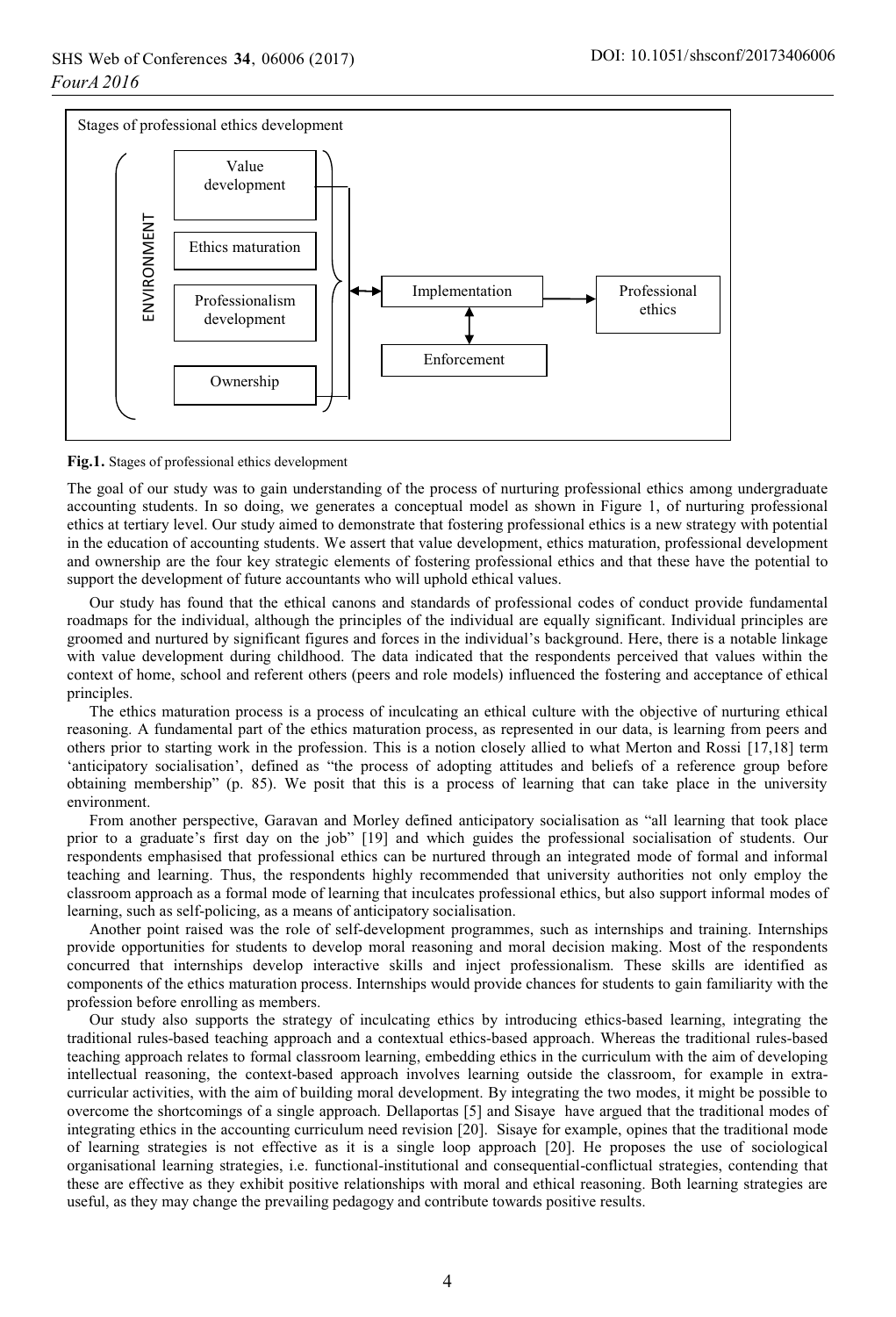Furthermore, this study highlights the value of fostering a sense of 'ownership' in the profession as a means of enabling professional ethics development. Ownership relates to sense of pride in the profession and of stewardship. As part of this, we would point to the salience of adhering to the code of conduct of the profession and upholding its values (i.e. integrity and being morally upright) as elements in our data related to honouring the profession.

## **5. Conclusions**

We have undertaken an exploratory study that support towards developing strategy for fostering professional ethics at higher institutions. We have developed a contemporary framework, which identifies the key factors to be considered in developing professional ethics and the various stages in the process of nurturing ethical principles that could be useful guide for policy setting in the accounting profession. Given the limitation of the literature in this aspect, we concur that the findings contribute to expanding the current knowledge where it provides conceptualisation of the professional ethics concept. In addition, the findings support the development of ethics education for accounting graduates in higher institutions in Malaysia. We consider that this study provides evidence to educators and policy makers that teaching methods and pedagogical policies should ensure professional ethics education. Our findings are especially significant for accounting educators and business schools in terms of the implications for education aimed at developing professional ethics. Our findings provide a guide for educators in higher institutions, proposing a new strategy for ethics education encompassing four processes: value development, ethics maturation, professional development and fostering ownership. Most importantly, higher education is identified as the ideal environment in which to foster professional ethics (notwithstanding the role of early development). In sum, this study serves to highlight the conceptual and practical benefits of integrating strategies for the development of ethical principles in higher education institutions generally and accounting faculties specifically in Malaysia. We suggest that future research should consider exploring the phenomenon using a case study.

### **References**

- 1. M. Metzger, Accounting ethics: Imagine that, J Gov.Fin.Mgt **53**, 1 (2004).
- 2. N. Koumbiadis, G. Conway, J. Angel, An empirical study in ethical perception: will the mandated AICPA curriculum change differ between those who have taken an ethics course or not? W J Mgt **2,** 3 (2010).
- 3. S. Ghosal, Bad management theories are destroying good management practices, Aca. Mgt L Edu **4** (2005).
- 4. E.L. Felton, R.R. Sims, Teaching business ethics: Targeted outputs, JBE **60** (2005).
- 
- 5. S.Dellaportas, Making a difference with a discrete course on accounting ethics, JBE **65** (2006). 6. C. O'Leary, C, S. Mohamad, The successful influence of teaching ethics on Malaysian accounting students, Mal.Acctg Rev 7, 2 (2008).
- 7. J. Klimex, J., K. Wenell, Ethics in accounting: An indispensable course? Aca.Edu.L J **15** (2011).
- 8. N.J. Mastracchio, Teaching CPAs about serving the public interest, CPA **75**, 6 (2005).
- a. Slocum, S. Rohlfer, S. C. Gonzalez-Canton, Teaching business ethics through strategically integrated microinsertions, JBE **125** (2014).
- 9. G. Jun, C. Neesham, Moral Identity as leverage point in teaching business ethics, JBE **124** (2014).
- 10. M.Z.A Rashid, S.K. Alsagoff, Perceived ethical values of Malaysian managers, JBE **12** (1993).
- 11. A.R. Yunanda, N. Abdul Majid, The contribution of Islamic ethics towards ethical accounting practices, I Social Env. Acctg **5** (2011).
- 12. A.Z. Yekta, A.Z. Ahmad, R. Kaur, Corporate code of ethics and reporting wrongdoing in private sector organizations in Malaysia, Int. J B Mgt **5**, 7 (2010).
- 13. K. Caelli, L. Ray, J.Mill, Clear as mud: Toward greater clarity in generic qualitative research, Int. J Qual. M **2,** <sup>2</sup> (2003).
- 14. S.B. Merriam, *Basic interpretive qualitative research.*(1998). S. B. Merriam (Ed.), *Qualitative research in practice* (Jossey-Bass, San Francisco, CA, 2002).
- 15. J. Ritchie, J. Lewis, G. Elam, G, Designing and selecting samples. J. Ritchie, J. Lewis (eds.), *Qualitative research: A guide for social science students and researchers* (Sage Publication Ltd, London, 2003).
- 16. L. Spencer, J. Ritchie, J, W. O'Connor, *Analysis: Practices, principles and processes*. J. Ritchie, J. Lewis (eds.), *Qualitative research: A guide for social science students and researchers* (Sage Publication Ltd, London 2003).
- 17. R.K. Merton, A.K. Rossi, *Contributions to the theory of reference group behaviour, Reading in Reference Group Theory and Research* (New York, 1968).
- 18. Z.R.Elias, The impact of professional commitment and anticipatory socialization on accounting students' ethical orientation, JBE **68** (2006).
- 19. T.N. Garavan, M. Morley, The socialization of high-potential graduates into the organization: Initial expectations, experiences and outcomes, J Man. Psy **12,** 2 (1997).